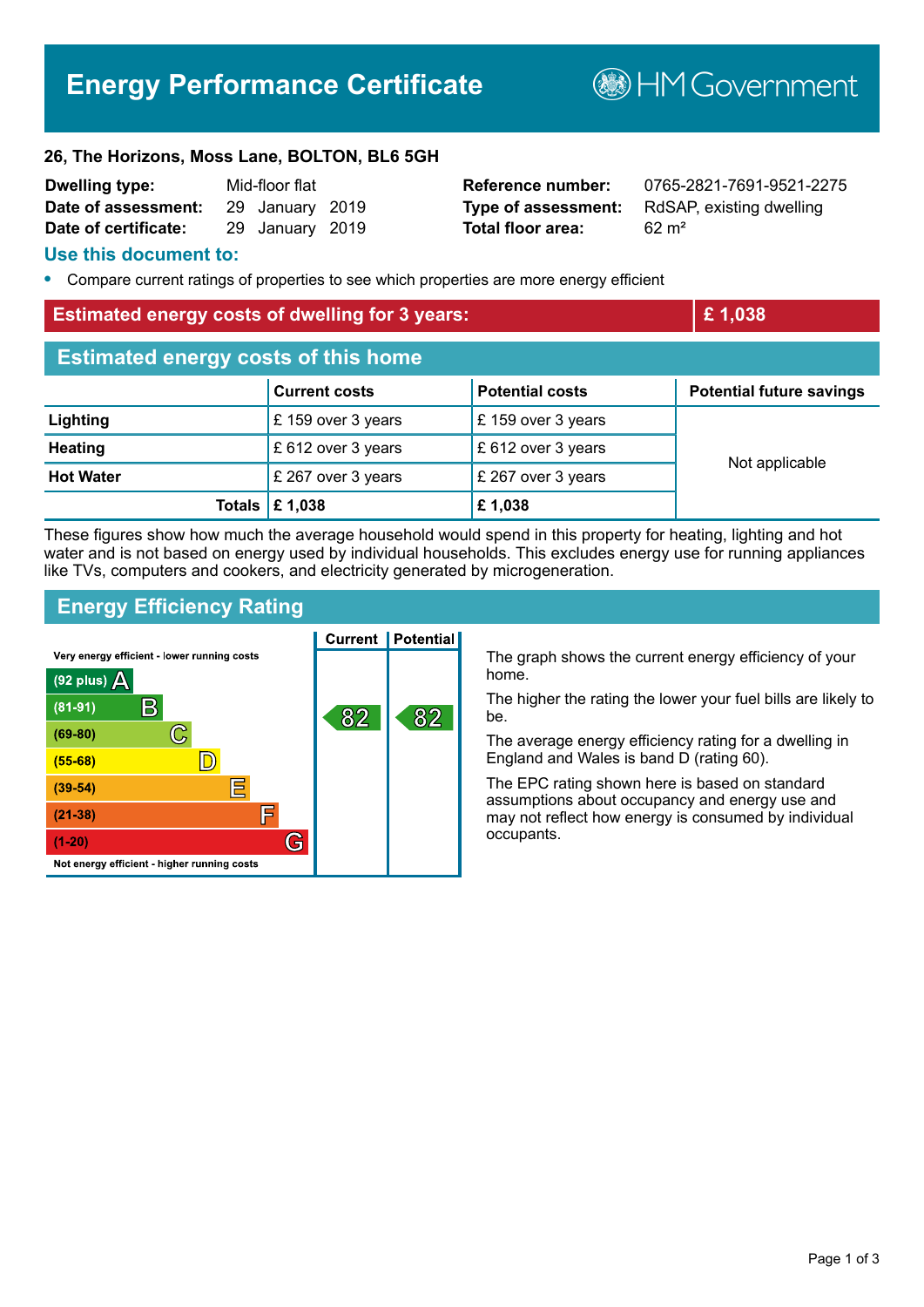**Energy Performance Certificate**

## **Summary of this home's energy performance related features**

| <b>Element</b>        | <b>Description</b>                         | <b>Energy Efficiency</b> |
|-----------------------|--------------------------------------------|--------------------------|
| Walls                 | Cavity wall, as built, insulated (assumed) | ★★★★☆                    |
| Roof                  | (another dwelling above)                   |                          |
| Floor                 | (another dwelling below)                   |                          |
| Windows               | Fully double glazed                        | ★★★★☆                    |
| Main heating          | Boiler and radiators, mains gas            | ★★★★☆                    |
| Main heating controls | Programmer, room thermostat and TRVs       | ★★★★☆                    |
| Secondary heating     | None                                       |                          |
| Hot water             | From main system                           | ★★★★☆                    |
| Lighting              | Low energy lighting in all fixed outlets   | *****                    |

Current primary energy use per square metre of floor area: 112 kWh/m² per year

The assessment does not take into consideration the physical condition of any element. 'Assumed' means that the insulation could not be inspected and an assumption has been made in the methodology based on age and type of construction.

## **Low and zero carbon energy sources**

Low and zero carbon energy sources are sources of energy that release either very little or no carbon dioxide into the atmosphere when they are used. Installing these sources may help reduce energy bills as well as cutting carbon. There are none provided for this home.

# **Your home's heat demand**

For most homes, the vast majority of energy costs derive from heating the home. Where applicable, this table shows the energy that could be saved in this property by insulating the loft and walls, based on typical energy use (shown within brackets as it is a reduction in energy use).

| <b>Heat demand</b>           | <b>Existing dwelling</b> | Impact of loft<br>insulation | Impact of cavity<br>wall insulation | Impact of solid<br>wall insulation |
|------------------------------|--------------------------|------------------------------|-------------------------------------|------------------------------------|
| Space heating (kWh per year) | 2.007                    | N/A                          | N/A                                 | N/A                                |
| Water heating (kWh per year) | .891                     |                              |                                     |                                    |

You could receive Renewable Heat Incentive (RHI) payments and help reduce carbon emissions by replacing your existing heating system with one that generates renewable heat, subject to meeting minimum energy efficiency requirements. The estimated energy required for space and water heating will form the basis of the payments. For more information, search for the domestic RHI on the www.gov.uk website.

# **Recommendations**

None.